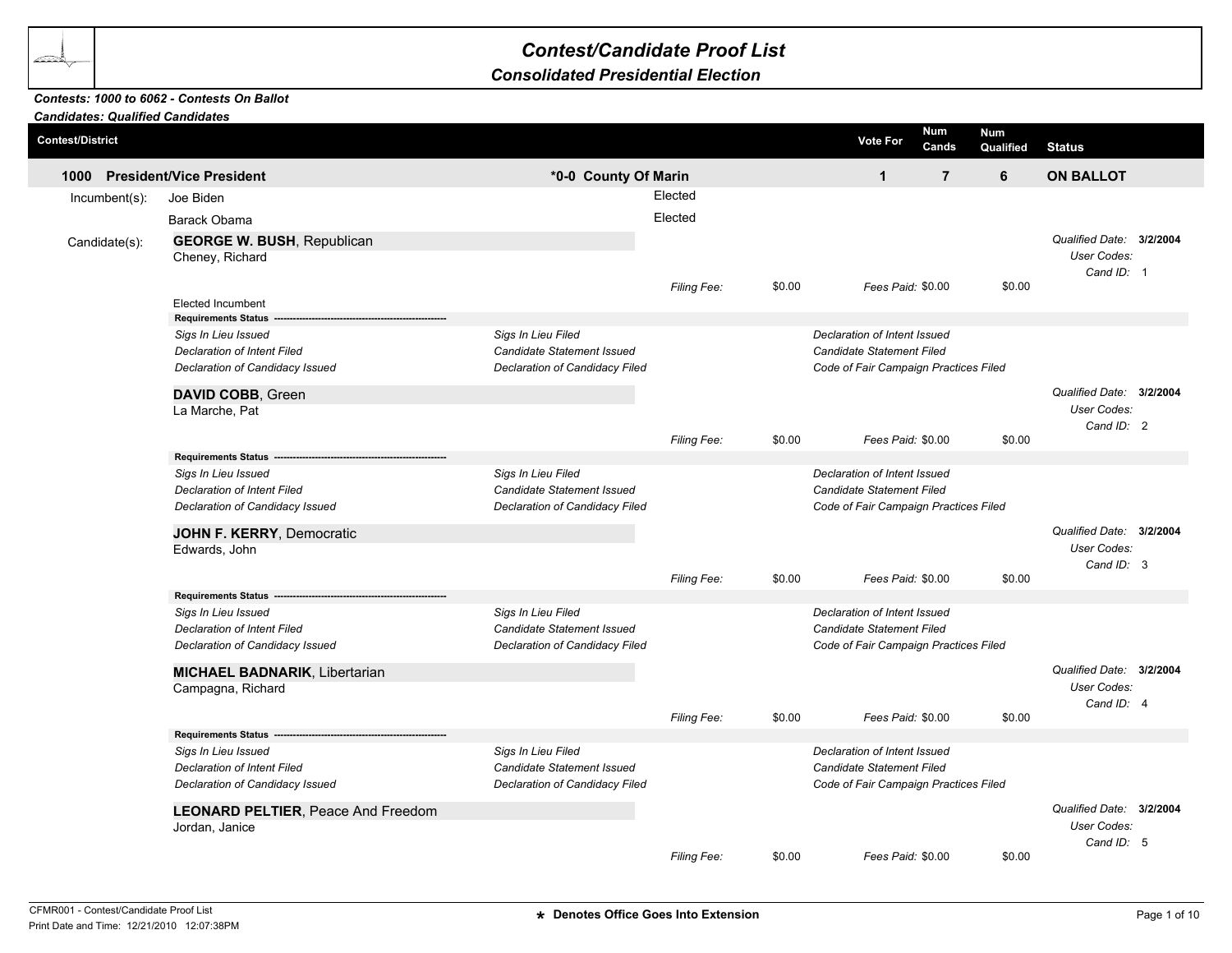| <b>Contest/District</b> |                                                                           |                                   |                    |            | <b>Vote For</b>                       | <b>Num</b><br>Cands | <b>Num</b><br>Qualified | <b>Status</b>                                         |  |
|-------------------------|---------------------------------------------------------------------------|-----------------------------------|--------------------|------------|---------------------------------------|---------------------|-------------------------|-------------------------------------------------------|--|
|                         | <b>Partisan PRESIDENT AND VICE PRESIDENT President and Vice President</b> |                                   |                    |            |                                       |                     |                         |                                                       |  |
| 1000                    | <b>President/Vice President</b>                                           |                                   |                    |            | $\mathbf{1}$                          | $\overline{7}$      | 6                       | <b>ON BALLOT</b>                                      |  |
|                         | <b>Requirements Status</b>                                                |                                   |                    |            |                                       |                     |                         |                                                       |  |
|                         | Sigs In Lieu Issued                                                       | Sigs In Lieu Filed                |                    |            | Declaration of Intent Issued          |                     |                         |                                                       |  |
|                         | <b>Declaration of Intent Filed</b>                                        | Candidate Statement Issued        |                    |            | Candidate Statement Filed             |                     |                         |                                                       |  |
|                         | Declaration of Candidacy Issued                                           | Declaration of Candidacy Filed    |                    |            | Code of Fair Campaign Practices Filed |                     |                         |                                                       |  |
|                         | MICHAEL ANTHONY PEROUTKA, American Independent<br>Baldwin, Chuck          |                                   |                    |            |                                       |                     |                         | Qualified Date: 3/2/2004<br>User Codes:<br>Cand ID: 6 |  |
|                         |                                                                           |                                   | Filing Fee:        | \$0.00     | Fees Paid: \$0.00                     |                     | \$0.00                  |                                                       |  |
|                         | <b>Requirements Status</b>                                                |                                   |                    |            |                                       |                     |                         |                                                       |  |
|                         | Sigs In Lieu Issued                                                       | Sigs In Lieu Filed                |                    |            | Declaration of Intent Issued          |                     |                         |                                                       |  |
|                         | Declaration of Intent Filed                                               | Candidate Statement Issued        |                    |            | Candidate Statement Filed             |                     |                         |                                                       |  |
|                         | Declaration of Candidacy Issued                                           | Declaration of Candidacy Filed    |                    |            | Code of Fair Campaign Practices Filed |                     |                         |                                                       |  |
| *<br>1100               | <b>United States Senator</b>                                              | *0-0 County Of Marin              |                    |            | $\mathbf{1}$                          | 5                   | $5\phantom{1}$          | <b>ON BALLOT</b>                                      |  |
| $Incumbent(s)$ :        | Barbara Boxer                                                             |                                   | Elected            |            |                                       |                     |                         |                                                       |  |
|                         | <b>BARBARA BOXER, Democratic</b>                                          |                                   |                    |            |                                       |                     |                         | Qualified Date: 3/2/2004                              |  |
| Candidate(s):           | U.S. Senator                                                              |                                   |                    |            |                                       |                     |                         | User Codes:                                           |  |
|                         |                                                                           |                                   |                    |            |                                       |                     |                         | Cand ID: 1                                            |  |
|                         |                                                                           |                                   | <b>Filing Fee:</b> | \$3,480.00 | Fees Paid: \$0.00                     |                     | \$0.00                  |                                                       |  |
|                         | <b>Elected Incumbent</b>                                                  |                                   |                    |            |                                       |                     |                         |                                                       |  |
|                         | <b>Requirements Status</b>                                                |                                   |                    |            |                                       |                     |                         |                                                       |  |
|                         | Sigs In Lieu Issued                                                       | Sigs In Lieu Filed                |                    |            | Declaration of Intent Issued          |                     |                         |                                                       |  |
|                         | <b>Declaration of Intent Filed</b>                                        | <b>Candidate Statement Issued</b> |                    |            | <b>Candidate Statement Filed</b>      |                     |                         |                                                       |  |
|                         | Declaration of Candidacy Issued                                           | Declaration of Candidacy Filed    |                    |            | Code of Fair Campaign Practices Filed |                     |                         |                                                       |  |
|                         | <b>BILL JONES, Republican</b>                                             |                                   |                    |            |                                       |                     |                         | Qualified Date: 3/2/2004                              |  |
|                         | Farmer/Businessman                                                        |                                   |                    |            |                                       |                     |                         | User Codes:                                           |  |
|                         |                                                                           |                                   |                    |            |                                       |                     |                         | Cand ID: 2                                            |  |
|                         |                                                                           |                                   | Filing Fee:        | \$3,480.00 | Fees Paid: \$0.00                     |                     | \$0.00                  |                                                       |  |
|                         | <b>Requirements Status</b>                                                |                                   |                    |            |                                       |                     |                         |                                                       |  |
|                         | Sigs In Lieu Issued                                                       | Sigs In Lieu Filed                |                    |            | Declaration of Intent Issued          |                     |                         |                                                       |  |
|                         | <b>Declaration of Intent Filed</b>                                        | Candidate Statement Issued        |                    |            | Candidate Statement Filed             |                     |                         |                                                       |  |
|                         | Declaration of Candidacy Issued                                           | Declaration of Candidacy Filed    |                    |            | Code of Fair Campaign Practices Filed |                     |                         |                                                       |  |
|                         | DON J. GRUNDMANN, American Independent                                    |                                   |                    |            |                                       |                     |                         | Qualified Date: 3/2/2004                              |  |
|                         | Doctor of Chiropractic                                                    |                                   |                    |            |                                       |                     |                         | User Codes:                                           |  |
|                         |                                                                           |                                   |                    |            |                                       |                     |                         | Cand ID: 3                                            |  |
|                         |                                                                           |                                   | Filing Fee:        | \$3,480.00 | Fees Paid: \$0.00                     |                     | \$0.00                  |                                                       |  |
|                         | Requirements Status -                                                     |                                   |                    |            |                                       |                     |                         |                                                       |  |
|                         | Sigs In Lieu Issued                                                       | Sigs In Lieu Filed                |                    |            | Declaration of Intent Issued          |                     |                         |                                                       |  |
|                         | <b>Declaration of Intent Filed</b>                                        | Candidate Statement Issued        |                    |            | Candidate Statement Filed             |                     |                         |                                                       |  |
|                         | Declaration of Candidacy Issued                                           | Declaration of Candidacy Filed    |                    |            | Code of Fair Campaign Practices Filed |                     |                         |                                                       |  |
|                         | <b>MARSHA FEINLAND, Peace And Freedom</b>                                 |                                   |                    |            |                                       |                     |                         | Qualified Date: 3/2/2004                              |  |
|                         | <b>Public School Teacher</b>                                              |                                   |                    |            |                                       |                     |                         | User Codes:                                           |  |
|                         |                                                                           |                                   |                    |            |                                       |                     |                         | Cand ID: 4                                            |  |
|                         |                                                                           |                                   | Filing Fee:        | \$3,480.00 | Fees Paid: \$0.00                     |                     | \$0.00                  |                                                       |  |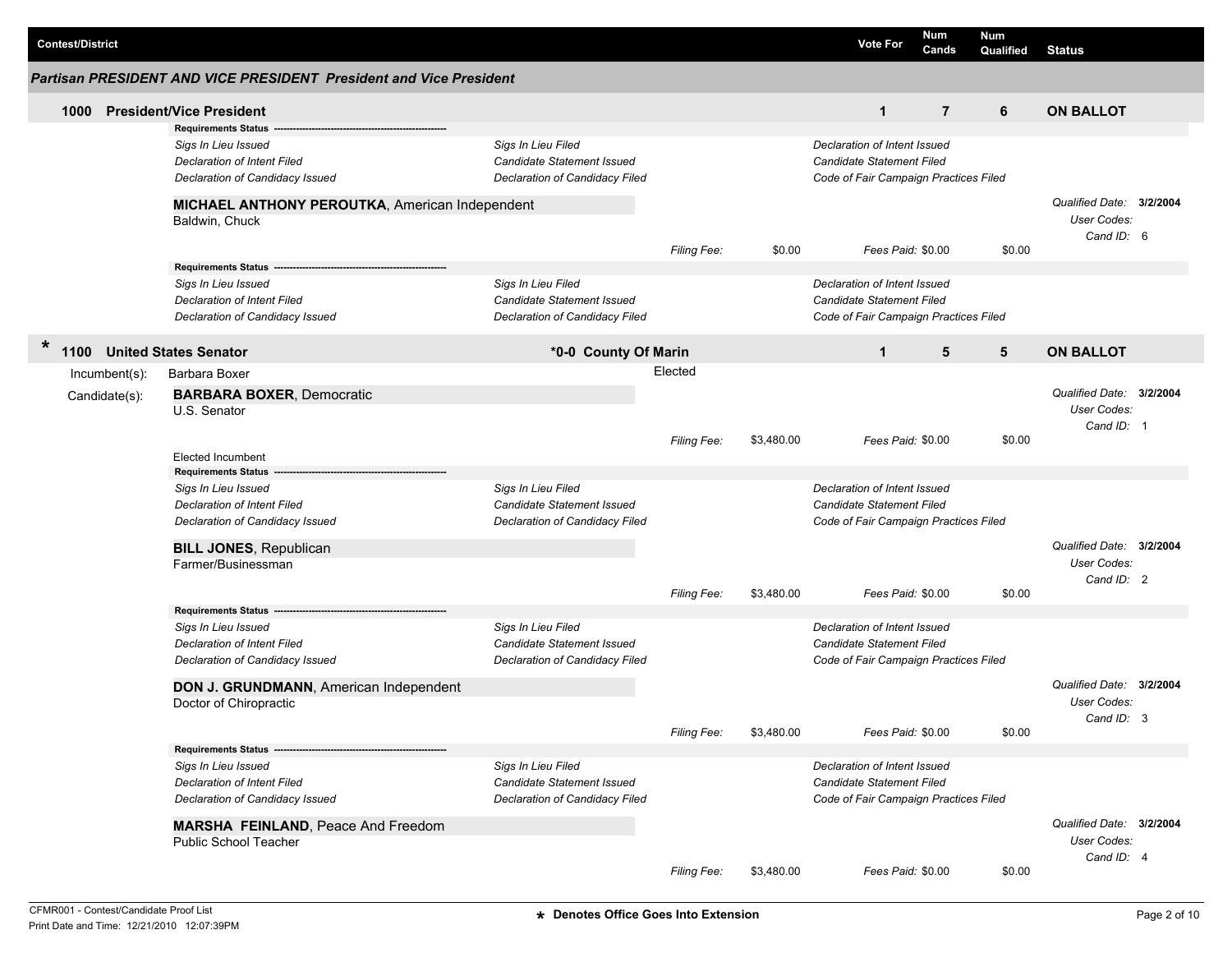| <b>Contest/District</b> |                                                                                                                               |                                                                                           |                    |            | <b>Vote For</b>                                                                                           | Num<br>Cands   | <b>Num</b><br>Qualified | <b>Status</b>                                         |  |
|-------------------------|-------------------------------------------------------------------------------------------------------------------------------|-------------------------------------------------------------------------------------------|--------------------|------------|-----------------------------------------------------------------------------------------------------------|----------------|-------------------------|-------------------------------------------------------|--|
|                         | <b>Partisan UNITED STATES SENATOR United States Senator</b>                                                                   |                                                                                           |                    |            |                                                                                                           |                |                         |                                                       |  |
| 1100                    | <b>United States Senator</b>                                                                                                  |                                                                                           |                    |            | $\mathbf{1}$                                                                                              | 5              | 5                       | <b>ON BALLOT</b>                                      |  |
|                         | <b>Requirements Status</b>                                                                                                    |                                                                                           |                    |            |                                                                                                           |                |                         |                                                       |  |
|                         | Sigs In Lieu Issued<br>Declaration of Intent Filed<br>Declaration of Candidacy Issued                                         | Sigs In Lieu Filed<br>Candidate Statement Issued<br>Declaration of Candidacy Filed        |                    |            | Declaration of Intent Issued<br><b>Candidate Statement Filed</b><br>Code of Fair Campaign Practices Filed |                |                         |                                                       |  |
|                         | JAMES P. "JIM" GRAY, Libertarian<br>Judge                                                                                     |                                                                                           |                    |            |                                                                                                           |                |                         | Qualified Date: 3/2/2004<br>User Codes:<br>Cand ID: 5 |  |
|                         |                                                                                                                               |                                                                                           | <b>Filing Fee:</b> | \$3,480.00 | Fees Paid: \$0.00                                                                                         |                | \$0.00                  |                                                       |  |
|                         | <b>Requirements Status --</b><br>Sigs In Lieu Issued<br><b>Declaration of Intent Filed</b><br>Declaration of Candidacy Issued | Sigs In Lieu Filed<br><b>Candidate Statement Issued</b><br>Declaration of Candidacy Filed |                    |            | Declaration of Intent Issued<br><b>Candidate Statement Filed</b><br>Code of Fair Campaign Practices Filed |                |                         |                                                       |  |
| $\ast$<br>1120          | U.S. Representative, 6th District                                                                                             | *106-0 6th Congressional District                                                         |                    |            | $\mathbf{1}$                                                                                              | $\overline{2}$ | $\overline{2}$          | <b>ON BALLOT</b>                                      |  |
| $Incumbent(s)$ :        | Lynn Woolsey                                                                                                                  |                                                                                           | Elected            |            |                                                                                                           |                |                         |                                                       |  |
| Candidate(s):           | <b>LYNN WOOLSEY, Democratic</b><br>U.S. Representative                                                                        |                                                                                           |                    | \$1.740.00 | Fees Paid: \$0.00                                                                                         |                | \$0.00                  | Qualified Date: 3/2/2004<br>User Codes:<br>Cand ID: 1 |  |
|                         | <b>Elected Incumbent</b>                                                                                                      |                                                                                           | <b>Filing Fee:</b> |            |                                                                                                           |                |                         |                                                       |  |
|                         | <b>Requirements Status</b>                                                                                                    |                                                                                           |                    |            |                                                                                                           |                |                         |                                                       |  |
|                         | Sigs In Lieu Issued<br><b>Declaration of Intent Filed</b><br>Declaration of Candidacy Issued                                  | Sigs In Lieu Filed<br>Candidate Statement Issued<br>Declaration of Candidacy Filed        |                    |            | Declaration of Intent Issued<br>Candidate Statement Filed<br>Code of Fair Campaign Practices Filed        |                |                         |                                                       |  |
|                         | PAUL L. ERICKSON, Republican                                                                                                  |                                                                                           |                    |            |                                                                                                           |                |                         | Qualified Date: 4/23/2004                             |  |
|                         | Real Estate Appraiser                                                                                                         |                                                                                           |                    |            |                                                                                                           |                |                         | User Codes:<br>Cand ID: 2                             |  |
|                         |                                                                                                                               |                                                                                           | <b>Filing Fee:</b> | \$1,740.00 | Fees Paid: \$0.00                                                                                         |                | \$0.00                  |                                                       |  |
|                         | Requirements Status ---<br>Sigs In Lieu Issued<br>Declaration of Intent Filed<br>Declaration of Candidacy Issued              | Sigs In Lieu Filed<br>Candidate Statement Issued<br>Declaration of Candidacy Filed        |                    |            | Declaration of Intent Issued<br>Candidate Statement Filed<br>Code of Fair Campaign Practices Filed        |                |                         |                                                       |  |
|                         | 1140 State Senator, 3rd District                                                                                              | *203-0 3rd State Senatorial District                                                      |                    |            | $\mathbf 1$                                                                                               | 4              | 4                       | <b>ON BALLOT</b>                                      |  |
| Incumbent(s): Mark Leno |                                                                                                                               |                                                                                           | Elected            |            |                                                                                                           |                |                         |                                                       |  |
| Candidate(s):           | <b>DAVID RHODES, Libertarian</b><br>No Ballot Designation                                                                     |                                                                                           |                    |            |                                                                                                           |                |                         | Qualified Date: 3/2/2004<br>User Codes:<br>Cand ID: 1 |  |
|                         | <b>Requirements Status -</b>                                                                                                  |                                                                                           | Filing Fee:        | \$1,162.08 | Fees Paid: \$0.00                                                                                         |                | \$0.00                  |                                                       |  |
|                         | Sigs In Lieu Issued<br>Declaration of Intent Filed<br>Declaration of Candidacy Issued                                         | Sigs In Lieu Filed<br><b>Candidate Statement Issued</b><br>Declaration of Candidacy Filed |                    |            | Declaration of Intent Issued<br>Candidate Statement Filed<br>Code of Fair Campaign Practices Filed        |                |                         |                                                       |  |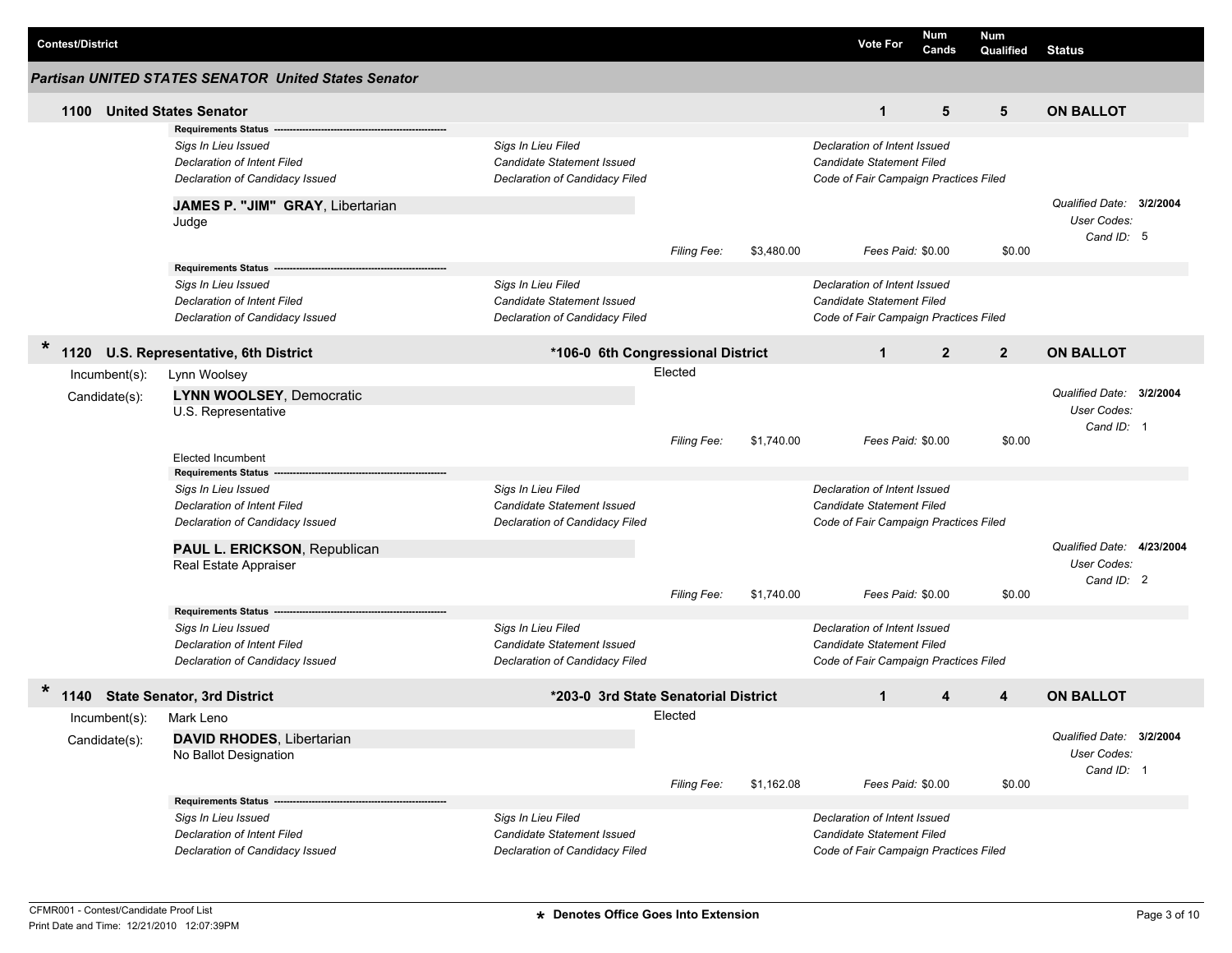|                         |                                                           |                                                  |                    |            |                                                           | Num            | Num            |                                         |  |
|-------------------------|-----------------------------------------------------------|--------------------------------------------------|--------------------|------------|-----------------------------------------------------------|----------------|----------------|-----------------------------------------|--|
| <b>Contest/District</b> |                                                           |                                                  |                    |            | <b>Vote For</b>                                           | Cands          | Qualified      | <b>Status</b>                           |  |
|                         | Partisan STATE SENATOR State Senator, 3rd District        |                                                  |                    |            |                                                           |                |                |                                         |  |
|                         | 1140 State Senator, 3rd District                          |                                                  |                    |            | $\mathbf{1}$                                              | 4              | 4              | <b>ON BALLOT</b>                        |  |
|                         | <b>CAROLE MIGDEN, Democratic</b>                          |                                                  |                    |            |                                                           |                |                | Qualified Date: 3/2/2004                |  |
|                         | <b>State Constitutional Officer</b>                       |                                                  |                    |            |                                                           |                |                | User Codes:                             |  |
|                         |                                                           |                                                  |                    |            |                                                           |                |                | Cand ID: 2                              |  |
|                         |                                                           |                                                  | Filing Fee:        | \$1.162.08 | Fees Paid: \$0.00                                         |                | \$0.00         |                                         |  |
|                         | <b>Elected Incumbent</b>                                  |                                                  |                    |            |                                                           |                |                |                                         |  |
|                         | Requirements Status ---                                   |                                                  |                    |            |                                                           |                |                |                                         |  |
|                         | Sigs In Lieu Issued<br><b>Declaration of Intent Filed</b> | Sigs In Lieu Filed<br>Candidate Statement Issued |                    |            | Declaration of Intent Issued<br>Candidate Statement Filed |                |                |                                         |  |
|                         | Declaration of Candidacy Issued                           | Declaration of Candidacy Filed                   |                    |            | Code of Fair Campaign Practices Filed                     |                |                |                                         |  |
|                         |                                                           |                                                  |                    |            |                                                           |                |                |                                         |  |
|                         | <b>ANDREW D. FELDER, Republican</b>                       |                                                  |                    |            |                                                           |                |                | Qualified Date: 3/2/2004                |  |
|                         | Businessman                                               |                                                  |                    |            |                                                           |                |                | User Codes:                             |  |
|                         |                                                           |                                                  | <b>Filing Fee:</b> | \$1,162.08 | Fees Paid: \$0.00                                         |                | \$0.00         | Cand ID: 3                              |  |
|                         | <b>Requirements Status</b>                                |                                                  |                    |            |                                                           |                |                |                                         |  |
|                         | Sigs In Lieu Issued                                       | Sigs In Lieu Filed                               |                    |            | Declaration of Intent Issued                              |                |                |                                         |  |
|                         | <b>Declaration of Intent Filed</b>                        | Candidate Statement Issued                       |                    |            | Candidate Statement Filed                                 |                |                | 08/06/2004                              |  |
|                         | Declaration of Candidacy Issued                           | Declaration of Candidacy Filed                   |                    |            | Code of Fair Campaign Practices Filed                     |                |                |                                         |  |
|                         |                                                           |                                                  |                    |            |                                                           |                |                |                                         |  |
|                         | IAN J. GRIMES, Peace And Freedom                          |                                                  |                    |            |                                                           |                |                | Qualified Date: 3/2/2004<br>User Codes: |  |
|                         | Student                                                   |                                                  |                    |            |                                                           |                |                | Cand ID: 4                              |  |
|                         |                                                           |                                                  | Filing Fee:        | \$1,162.08 | Fees Paid: \$0.00                                         |                | \$0.00         |                                         |  |
|                         | Requirements Status --                                    |                                                  |                    |            |                                                           |                |                |                                         |  |
|                         | Sigs In Lieu Issued                                       | Sigs In Lieu Filed                               |                    |            | Declaration of Intent Issued                              |                |                |                                         |  |
|                         | <b>Declaration of Intent Filed</b>                        | <b>Candidate Statement Issued</b>                |                    |            | Candidate Statement Filed                                 |                |                |                                         |  |
|                         | Declaration of Candidacy Issued                           | Declaration of Candidacy Filed                   |                    |            | Code of Fair Campaign Practices Filed                     |                |                |                                         |  |
| $\ast$<br>1160          | <b>Member State Assembly, 6th District</b>                | *306-0 6th Assembly District                     |                    |            | $\mathbf{1}$                                              | $\overline{2}$ | $\overline{2}$ | <b>ON BALLOT</b>                        |  |
| Incumbent(s):           | Jared William Huffman                                     |                                                  | Elected            |            |                                                           |                |                |                                         |  |
|                         | <b>CAROLYN F. PATRICK, Republican</b>                     |                                                  |                    |            |                                                           |                |                | Qualified Date: 3/2/2004                |  |
| Candidate(s):           | <b>Biotechnology Consultant</b>                           |                                                  |                    |            |                                                           |                |                | User Codes:                             |  |
|                         |                                                           |                                                  |                    |            |                                                           |                |                | Cand ID: 1                              |  |
|                         |                                                           |                                                  | <b>Filing Fee:</b> | \$952.91   | Fees Paid: \$0.00                                         |                | \$0.00         |                                         |  |
|                         | <b>Requirements Status</b>                                |                                                  |                    |            |                                                           |                |                |                                         |  |
|                         | Sigs In Lieu Issued                                       | Sigs In Lieu Filed                               |                    |            | Declaration of Intent Issued                              |                |                |                                         |  |
|                         | <b>Declaration of Intent Filed</b>                        | Candidate Statement Issued                       |                    |            | Candidate Statement Filed                                 |                |                | 08/06/2004                              |  |
|                         | Declaration of Candidacy Issued                           | Declaration of Candidacy Filed                   |                    |            | Code of Fair Campaign Practices Filed                     |                |                |                                         |  |
|                         | <b>JOE NATION, Democratic</b>                             |                                                  |                    |            |                                                           |                |                | Qualified Date: 3/2/2004                |  |
|                         | Legislator/Business Owner                                 |                                                  |                    |            |                                                           |                |                | User Codes:                             |  |
|                         |                                                           |                                                  |                    |            |                                                           |                |                | Cand ID: 2                              |  |
|                         |                                                           |                                                  | Filing Fee:        | \$952.91   | Fees Paid: \$0.00                                         |                | \$0.00         |                                         |  |
|                         | <b>Elected Incumbent</b><br><b>Requirements Status</b>    |                                                  |                    |            |                                                           |                |                |                                         |  |
|                         | Sigs In Lieu Issued                                       | Sigs In Lieu Filed                               |                    |            | Declaration of Intent Issued                              |                |                |                                         |  |
|                         | <b>Declaration of Intent Filed</b>                        | Candidate Statement Issued                       |                    |            | Candidate Statement Filed                                 |                |                | 08/06/2004                              |  |
|                         | Declaration of Candidacy Issued                           | Declaration of Candidacy Filed                   |                    |            | Code of Fair Campaign Practices Filed                     |                |                |                                         |  |
|                         |                                                           |                                                  |                    |            |                                                           |                |                |                                         |  |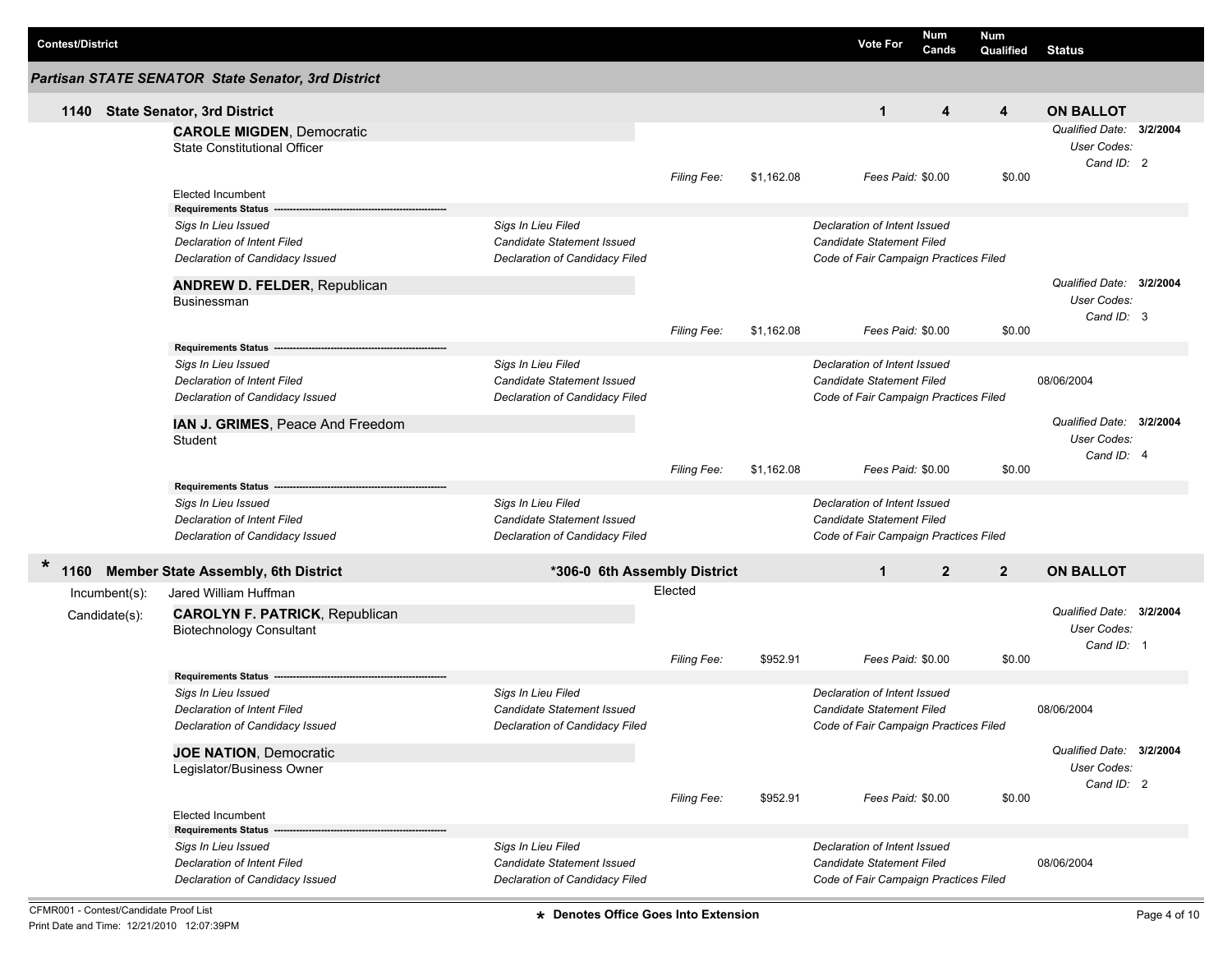| <b>Contest/District</b>                 |                                                                                                                              |            |                                                                                           |                               |                          | <b>Vote For</b>                                                                                                         | Num<br>Cands   | Num<br>Qualified | <b>Status</b>                                                |  |
|-----------------------------------------|------------------------------------------------------------------------------------------------------------------------------|------------|-------------------------------------------------------------------------------------------|-------------------------------|--------------------------|-------------------------------------------------------------------------------------------------------------------------|----------------|------------------|--------------------------------------------------------------|--|
| $\star$<br>2102 Judge, Sup Ct Ofc No. 2 |                                                                                                                              |            | *0-0 County Of Marin                                                                      |                               |                          | $\mathbf{1}$                                                                                                            | $\overline{2}$ | $\overline{2}$   | <b>ON BALLOT</b>                                             |  |
| $Incumbent(s)$ :<br>Candidate(s):       | Faye D'Opal<br><b>FAYE D'OPAL - Office No. 2</b><br><b>Public Interest Attorney</b>                                          |            |                                                                                           | Elected                       |                          |                                                                                                                         |                |                  | Qualified Date: 3/2/2004<br>User Codes:<br>Cand ID: 1        |  |
|                                         | <b>Elected Incumbent</b><br><b>Requirements Status</b>                                                                       |            |                                                                                           | <b>Filing Fee:</b>            | \$1,787.89               | Fees Paid: \$0.00                                                                                                       |                | \$0.00           |                                                              |  |
|                                         | Sigs In Lieu Issued<br><b>Declaration of Intent Filed</b><br>Declaration of Candidacy Issued                                 |            | Sigs In Lieu Filed<br><b>Candidate Statement Issued</b><br>Declaration of Candidacy Filed |                               |                          | Declaration of Intent Issued<br>Candidate Statement Filed<br>Code of Fair Campaign Practices Filed                      |                |                  | 08/06/2004                                                   |  |
|                                         | <b>PAUL HAAKENSON - Office No. 2</b><br>Deputy District Attorney                                                             |            |                                                                                           |                               |                          |                                                                                                                         |                |                  | Qualified Date: 3/2/2004<br><b>User Codes:</b><br>Cand ID: 2 |  |
|                                         | <b>Requirements Status</b><br>Sigs In Lieu Issued<br><b>Declaration of Intent Filed</b><br>Declaration of Candidacy Issued   |            | Sigs In Lieu Filed<br>Candidate Statement Issued<br>Declaration of Candidacy Filed        | <b>Filing Fee:</b>            | \$1,787.89               | Fees Paid: \$0.00<br>Declaration of Intent Issued<br>Candidate Statement Filed<br>Code of Fair Campaign Practices Filed |                | \$0.00           | 08/03/2004                                                   |  |
|                                         | 3058 SL-MC School, Governing Board Member                                                                                    |            | SC15-0 Sausalito Marin City School District                                               |                               |                          | 3                                                                                                                       | $\overline{2}$ | $\overline{2}$   | <b>ON BALLOT</b>                                             |  |
| $Incumbent(s)$ :<br>Candidate(s):       | Shirley A Thornton<br>Thomas William Newmeyer<br><b>Mark Sherman Trotter</b><br><b>WHITNEY S. HOYT</b><br>Educator           |            |                                                                                           | Elected<br>Elected<br>Elected |                          |                                                                                                                         |                |                  | Qualified Date: 8/6/2004<br>User Codes:                      |  |
|                                         | <b>Elected Incumbent</b>                                                                                                     |            |                                                                                           | Filing Fee:                   | \$0.00                   | Fees Paid: \$0.00                                                                                                       |                | \$0.00           | Cand ID: 1                                                   |  |
|                                         | <b>Requirements Status</b><br>Sigs In Lieu Issued<br><b>Declaration of Intent Filed</b><br>Declaration of Candidacy Issued   | 07/14/2004 | Sigs In Lieu Filed<br>Candidate Statement Issued<br>Declaration of Candidacy Filed        |                               | 07/14/2004<br>08/06/2004 | Declaration of Intent Issued<br>Candidate Statement Filed<br>Code of Fair Campaign Practices Filed                      |                |                  | 08/06/2004<br>08/06/2004                                     |  |
|                                         | <b>MARK S.TROTTER</b><br>Appointed Incumbent                                                                                 |            |                                                                                           | <b>Filing Fee:</b>            | \$0.00                   | Fees Paid: \$0.00                                                                                                       |                | \$0.00           | Qualified Date: 8/5/2004<br><b>User Codes:</b><br>Cand ID: 2 |  |
|                                         | Requirements Status --------<br>Sigs In Lieu Issued<br><b>Declaration of Intent Filed</b><br>Declaration of Candidacy Issued | 08/02/2004 | Sigs In Lieu Filed<br>Candidate Statement Issued<br>Declaration of Candidacy Filed        |                               | 08/02/2004<br>08/05/2004 | Declaration of Intent Issued<br>Candidate Statement Filed<br>Code of Fair Campaign Practices Filed                      |                |                  | 08/05/2004<br>08/05/2004                                     |  |
| $\ast$<br>4003                          | <b>Supervisor, 3rd District</b>                                                                                              |            | *403-0 3rd Supervisorial District                                                         |                               |                          | $\mathbf{1}$                                                                                                            | $\mathbf{2}$   | $\overline{2}$   | <b>ON BALLOT</b>                                             |  |
| $Incumbent(s)$ :                        | Charles F Mc Glashan                                                                                                         |            |                                                                                           | Elected                       |                          |                                                                                                                         |                |                  |                                                              |  |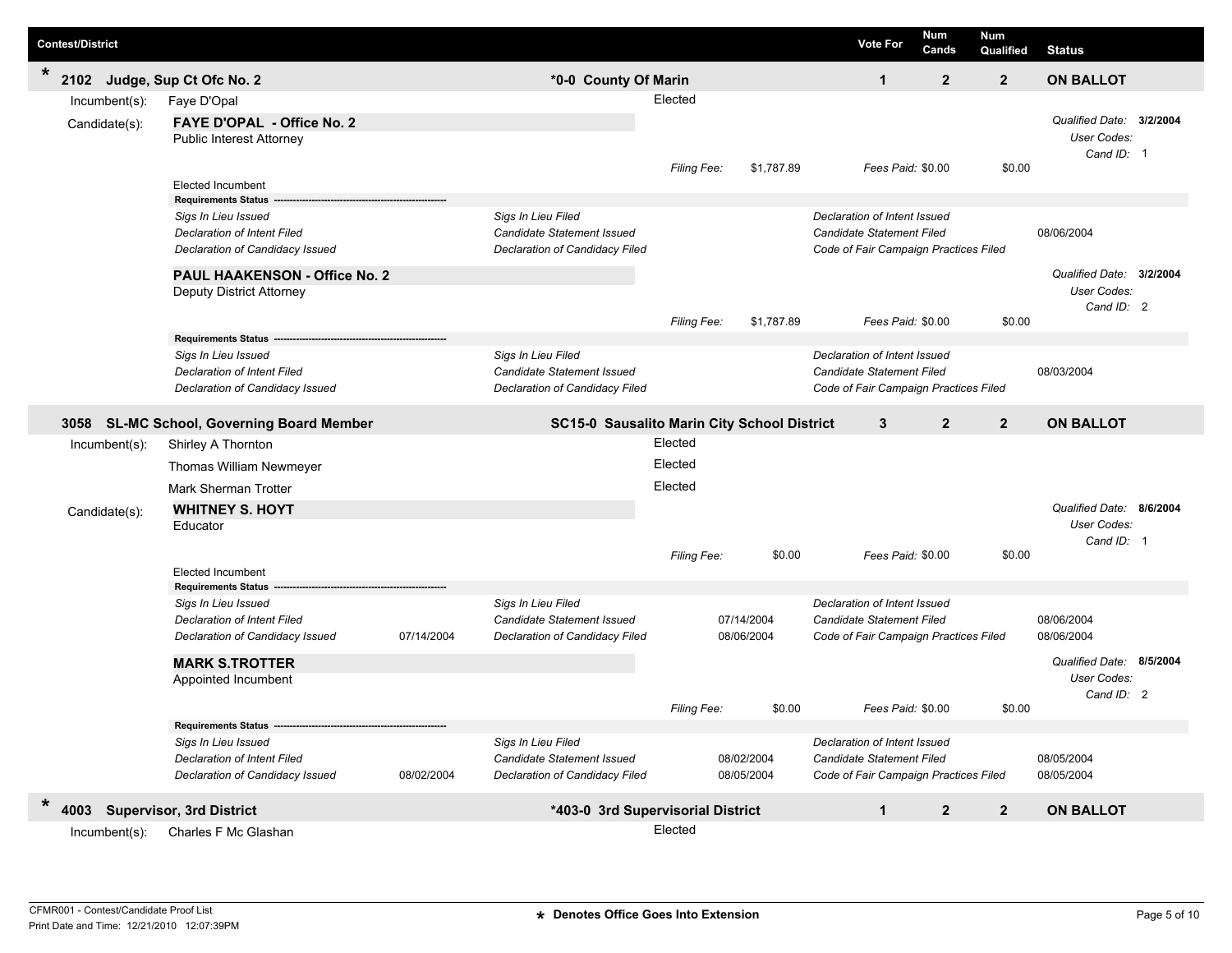| <b>Contest/District</b>       |                                                                                                                            |            |                                                                                           |                    |                          |          | <b>Vote For</b>                                                                                    | <b>Num</b><br>Cands | <b>Num</b><br>Qualified                 | <b>Status</b>                                          |  |
|-------------------------------|----------------------------------------------------------------------------------------------------------------------------|------------|-------------------------------------------------------------------------------------------|--------------------|--------------------------|----------|----------------------------------------------------------------------------------------------------|---------------------|-----------------------------------------|--------------------------------------------------------|--|
|                               | <b>Non-Partisan COUNTY Supervisor, Third District</b>                                                                      |            |                                                                                           |                    |                          |          |                                                                                                    |                     |                                         |                                                        |  |
| 4003 Supervisor, 3rd District |                                                                                                                            |            |                                                                                           |                    |                          |          | $\mathbf{1}$                                                                                       | $\overline{2}$      | $\overline{2}$                          | <b>ON BALLOT</b>                                       |  |
| Candidate(s):                 | <b>ANDREW THOMPSON</b><br>Councilmember/Businessman/Father                                                                 |            |                                                                                           |                    |                          |          |                                                                                                    |                     |                                         | Qualified Date: 3/2/2004<br>User Codes:<br>Cand ID: 1  |  |
|                               |                                                                                                                            |            |                                                                                           | Filing Fee:        |                          | \$949.94 | Fees Paid: \$0.00                                                                                  |                     | \$0.00                                  |                                                        |  |
|                               | Requirements Status --<br>Sigs In Lieu Issued<br><b>Declaration of Intent Filed</b>                                        |            | Sigs In Lieu Filed<br>Candidate Statement Issued                                          |                    |                          |          | Declaration of Intent Issued<br>Candidate Statement Filed                                          |                     |                                         | 08/06/2004                                             |  |
|                               | Declaration of Candidacy Issued                                                                                            |            | Declaration of Candidacy Filed                                                            |                    |                          |          | Code of Fair Campaign Practices Filed                                                              |                     |                                         |                                                        |  |
|                               | <b>CHARLES F. MC GLASHAN</b><br><b>Environmental Nonprofit Director</b>                                                    |            |                                                                                           |                    |                          |          |                                                                                                    |                     |                                         | Qualified Date: 3/2/2004<br>User Codes:<br>Cand ID: 2  |  |
|                               | <b>Elected Incumbent</b>                                                                                                   |            |                                                                                           | Filing Fee:        |                          | \$949.94 | Fees Paid: \$0.00                                                                                  |                     | \$0.00                                  |                                                        |  |
|                               | <b>Requirements Status</b><br>Sigs In Lieu Issued<br><b>Declaration of Intent Filed</b><br>Declaration of Candidacy Issued |            | Sigs In Lieu Filed<br><b>Candidate Statement Issued</b><br>Declaration of Candidacy Filed |                    |                          |          | Declaration of Intent Issued<br>Candidate Statement Filed<br>Code of Fair Campaign Practices Filed |                     |                                         | 08/06/2004                                             |  |
| $\ast$<br>5092                | Member, City Council, City of Sausalito                                                                                    |            | *509-0 City Of Sausalito                                                                  |                    |                          |          | $\mathbf{3}$                                                                                       | 5                   | 5                                       | <b>ON BALLOT</b>                                       |  |
| $Incumbent(s)$ :              | Linda Jeanne Pfeifer                                                                                                       |            |                                                                                           | Elected            |                          |          |                                                                                                    |                     |                                         |                                                        |  |
|                               | Douglas Michael Kelly                                                                                                      |            |                                                                                           | Elected            |                          |          |                                                                                                    |                     |                                         |                                                        |  |
|                               | Carolyn Sue Ford                                                                                                           |            |                                                                                           | Elected            |                          |          |                                                                                                    |                     |                                         |                                                        |  |
| Candidate(s):                 | <b>SUSAN ROE</b><br>Director Professional Development                                                                      |            |                                                                                           |                    |                          |          |                                                                                                    |                     |                                         | Qualified Date: 7/21/2004<br>User Codes:<br>Cand ID: 1 |  |
|                               |                                                                                                                            |            |                                                                                           | Filing Fee:        |                          | \$0.00   | Fees Paid: \$0.00                                                                                  |                     | \$0.00                                  |                                                        |  |
|                               | <b>Requirements Status</b><br>Sigs In Lieu Issued<br><b>Declaration of Intent Filed</b><br>Declaration of Candidacy Issued | 07/14/2004 | Sigs In Lieu Filed<br>Candidate Statement Issued<br>Declaration of Candidacy Filed        |                    | 07/14/2004<br>07/21/2004 |          | Declaration of Intent Issued<br>Candidate Statement Filed<br>Code of Fair Campaign Practices Filed |                     |                                         | 07/21/2004                                             |  |
|                               | <b>AMY BELSER</b><br>Incumbent                                                                                             |            |                                                                                           | <b>Filing Fee:</b> |                          | \$0.00   | Fees Paid: \$0.00                                                                                  |                     | \$0.00                                  | Qualified Date: 8/4/2004<br>User Codes:<br>Cand ID: 2  |  |
|                               | Elected Incumbent                                                                                                          |            |                                                                                           |                    |                          |          |                                                                                                    |                     |                                         |                                                        |  |
|                               | Requirements Status --                                                                                                     |            |                                                                                           |                    |                          |          |                                                                                                    |                     |                                         |                                                        |  |
|                               | Sigs In Lieu Issued<br><b>Declaration of Intent Filed</b><br>Declaration of Candidacy Issued                               | 08/04/2004 | Sigs In Lieu Filed<br>Candidate Statement Issued<br>Declaration of Candidacy Filed        |                    | 08/04/2004<br>08/04/2004 |          | Declaration of Intent Issued<br>Candidate Statement Filed<br>Code of Fair Campaign Practices Filed |                     |                                         | 08/04/2004                                             |  |
|                               | <b>MICHAEL KELLY</b><br>Businessman/Finance                                                                                |            |                                                                                           |                    |                          |          |                                                                                                    |                     | Qualified Date: 8/4/2004<br>User Codes: |                                                        |  |
|                               | Elected Incumbent                                                                                                          |            |                                                                                           | Filing Fee:        |                          | \$0.00   | Fees Paid: \$0.00                                                                                  |                     | \$0.00                                  | Cand ID: 3                                             |  |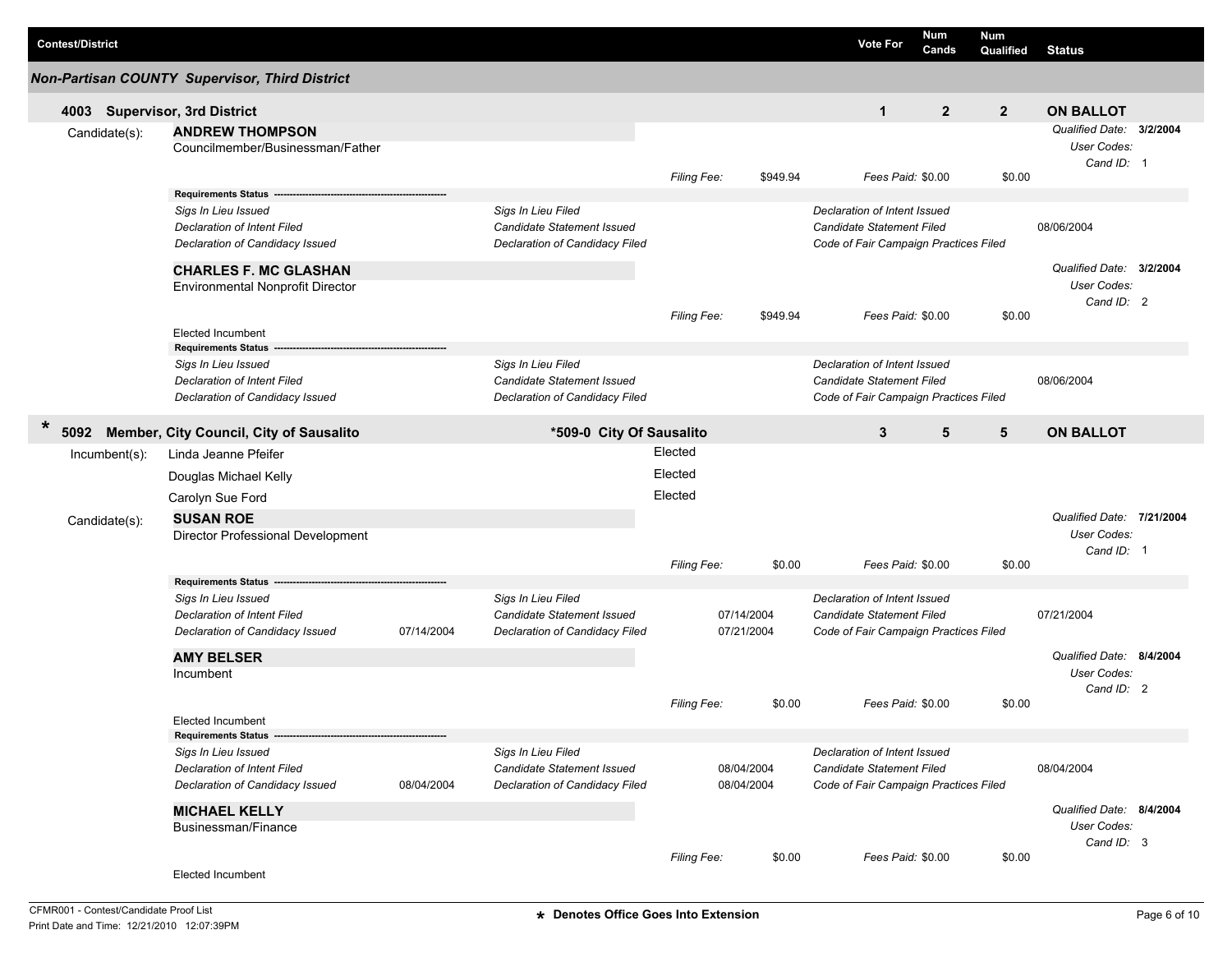| <b>Contest/District</b> |                                                                                                                     |            |                                                                                           |                    |                          |        | <b>Vote For</b>                                                                                           | <b>Num</b><br>Cands | <b>Num</b><br>Qualified | <b>Status</b>                                          |  |
|-------------------------|---------------------------------------------------------------------------------------------------------------------|------------|-------------------------------------------------------------------------------------------|--------------------|--------------------------|--------|-----------------------------------------------------------------------------------------------------------|---------------------|-------------------------|--------------------------------------------------------|--|
|                         | Non-Partisan MUNICIPAL CITY OF SAUSALITO Member, City Council                                                       |            |                                                                                           |                    |                          |        |                                                                                                           |                     |                         |                                                        |  |
| 5092                    | Member, City Council, City of Sausalito                                                                             |            |                                                                                           |                    |                          |        | 3                                                                                                         | 5                   | 5                       | <b>ON BALLOT</b>                                       |  |
|                         | <b>Requirements Status</b><br>Sigs In Lieu Issued<br>Declaration of Intent Filed<br>Declaration of Candidacy Issued | 08/04/2004 | Sigs In Lieu Filed<br>Candidate Statement Issued<br>Declaration of Candidacy Filed        |                    | 08/04/2004<br>08/04/2004 |        | Declaration of Intent Issued<br>Candidate Statement Filed<br>Code of Fair Campaign Practices Filed        |                     |                         | 08/04/2004                                             |  |
|                         | <b>PAUL ALBRITTON</b><br>Mayor of Sausalito                                                                         |            |                                                                                           |                    |                          |        |                                                                                                           |                     |                         | Qualified Date: 8/5/2004<br>User Codes:<br>Cand ID: 4  |  |
|                         | <b>Elected Incumbent</b><br><b>Requirements Status</b>                                                              |            |                                                                                           | Filing Fee:        |                          | \$0.00 | Fees Paid: \$0.00                                                                                         |                     | \$0.00                  |                                                        |  |
|                         | Sigs In Lieu Issued<br>Declaration of Intent Filed<br>Declaration of Candidacy Issued                               | 07/27/2004 | Sigs In Lieu Filed<br><b>Candidate Statement Issued</b><br>Declaration of Candidacy Filed |                    | 07/27/1990<br>08/05/2004 |        | Declaration of Intent Issued<br><b>Candidate Statement Filed</b><br>Code of Fair Campaign Practices Filed |                     |                         | 08/05/2004                                             |  |
|                         | <b>JONATHAN LEONE</b><br>Technology/Finance Consultant                                                              |            |                                                                                           |                    |                          | \$0.00 | Fees Paid: \$0.00                                                                                         |                     | \$0.00                  | Qualified Date: 8/11/2004<br>User Codes:<br>Cand ID: 5 |  |
|                         | <b>Requirements Status</b>                                                                                          |            |                                                                                           | Filing Fee:        |                          |        |                                                                                                           |                     |                         |                                                        |  |
|                         | Sigs In Lieu Issued<br><b>Declaration of Intent Filed</b><br>Declaration of Candidacy Issued                        | 07/22/2004 | Sigs In Lieu Filed<br><b>Candidate Statement Issued</b><br>Declaration of Candidacy Filed |                    | 07/22/2004<br>08/11/2004 |        | Declaration of Intent Issued<br>Candidate Statement Filed<br>Code of Fair Campaign Practices Filed        |                     |                         | 08/11/2004                                             |  |
| 6030                    | Director, Marin Healthcare Dist                                                                                     |            | <b>HOS01-0 Marin Healthcare District</b>                                                  |                    |                          |        | $\overline{2}$                                                                                            | $\overline{7}$      | 5                       | <b>ON BALLOT</b>                                       |  |
| Incumbent(s):           | Harris Filgate Simmonds<br>Sharon J Jackson                                                                         |            |                                                                                           | Elected<br>Elected |                          |        |                                                                                                           |                     |                         |                                                        |  |
| Candidate(s):           | <b>ARCHIMEDES RAMIREZ</b>                                                                                           |            |                                                                                           |                    |                          |        |                                                                                                           |                     |                         | Qualified Date: 8/11/2004                              |  |
|                         | Neurosurgeon                                                                                                        |            |                                                                                           |                    |                          |        |                                                                                                           |                     |                         | User Codes:                                            |  |
|                         | <b>Elected Incumbent</b>                                                                                            |            |                                                                                           | Filing Fee:        |                          | \$0.00 | Fees Paid: \$0.00                                                                                         |                     | \$0.00                  | Cand ID: 1                                             |  |
|                         | <b>Requirements Status</b><br>Sigs In Lieu Issued<br>Declaration of Intent Filed<br>Declaration of Candidacy Issued | 07/13/2004 | Sigs In Lieu Filed<br><b>Candidate Statement Issued</b><br>Declaration of Candidacy Filed |                    | 07/13/2004<br>08/11/2004 |        | Declaration of Intent Issued<br>Candidate Statement Filed<br>Code of Fair Campaign Practices Filed        |                     |                         | 08/11/2004                                             |  |
|                         | <b>SHARON J. JACKSON</b><br><b>Health Services Director</b>                                                         |            |                                                                                           | Filing Fee:        |                          | \$0.00 | Fees Paid: \$0.00                                                                                         |                     | \$0.00                  | Qualified Date: 8/11/2004<br>User Codes:<br>Cand ID: 3 |  |
|                         | <b>Elected Incumbent</b>                                                                                            |            |                                                                                           |                    |                          |        |                                                                                                           |                     |                         |                                                        |  |
|                         | <b>Requirements Status</b><br>Sigs In Lieu Issued<br>Declaration of Intent Filed<br>Declaration of Candidacy Issued | 07/20/2004 | Sigs In Lieu Filed<br>Candidate Statement Issued<br>Declaration of Candidacy Filed        |                    | 07/20/2004<br>08/11/2004 |        | Declaration of Intent Issued<br><b>Candidate Statement Filed</b><br>Code of Fair Campaign Practices Filed |                     |                         | 08/11/2004<br>08/11/2004                               |  |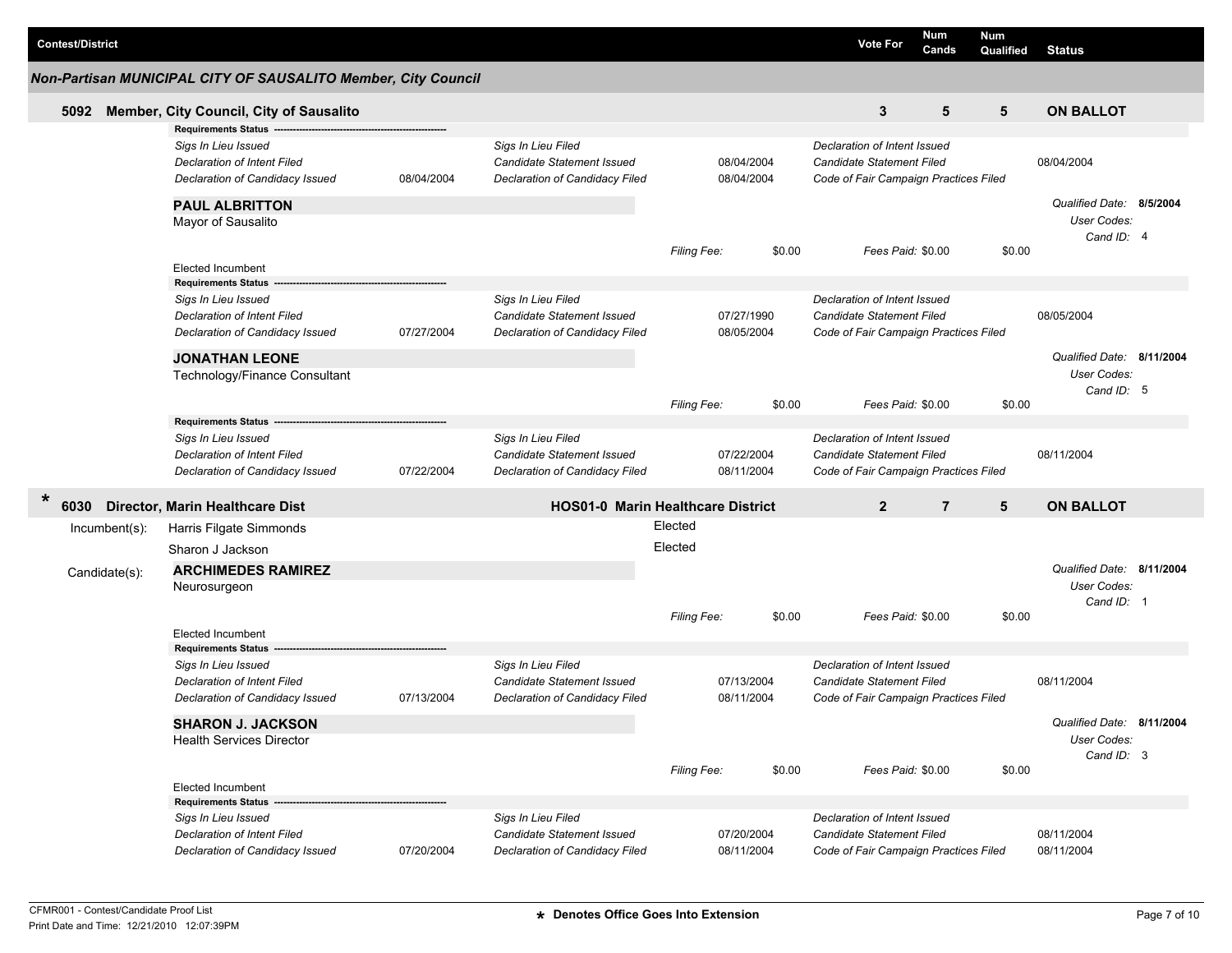| <b>Contest/District</b> |                                                                       |            |                                                              |                    |            |        |                                                                    | <b>Vote For</b>   | Num<br>Cands   | Num<br>Qualified | <b>Status</b>                                                 |  |
|-------------------------|-----------------------------------------------------------------------|------------|--------------------------------------------------------------|--------------------|------------|--------|--------------------------------------------------------------------|-------------------|----------------|------------------|---------------------------------------------------------------|--|
|                         | Non-Partisan DISTRICT MARIN HEALTHCARE DISTRICT Director              |            |                                                              |                    |            |        |                                                                    |                   |                |                  |                                                               |  |
| 6030                    | Director, Marin Healthcare Dist                                       |            |                                                              |                    |            |        |                                                                    | $\overline{2}$    | $\overline{7}$ | 5                | <b>ON BALLOT</b>                                              |  |
|                         | <b>JONATHAN FRIEMAN</b><br>Nonprofit Foundation Executive             |            |                                                              |                    |            |        |                                                                    |                   |                |                  | Qualified Date: 8/11/2004<br><b>User Codes:</b><br>Cand ID: 4 |  |
|                         |                                                                       |            |                                                              | Filing Fee:        |            | \$0.00 |                                                                    | Fees Paid: \$0.00 |                | \$0.00           |                                                               |  |
|                         | Requirements Status -<br>Sigs In Lieu Issued                          |            | Sigs In Lieu Filed                                           |                    |            |        | Declaration of Intent Issued                                       |                   |                |                  |                                                               |  |
|                         | <b>Declaration of Intent Filed</b>                                    |            | <b>Candidate Statement Issued</b>                            |                    | 08/03/2004 |        | Candidate Statement Filed                                          |                   |                |                  | 08/11/2004                                                    |  |
|                         | Declaration of Candidacy Issued                                       | 08/03/2004 | Declaration of Candidacy Filed                               |                    | 08/11/2004 |        | Code of Fair Campaign Practices Filed                              |                   |                |                  | 08/11/2004                                                    |  |
|                         | <b>JUDY HOUSE</b><br><b>Healthcare Executive</b>                      |            |                                                              |                    |            |        |                                                                    |                   |                |                  | Qualified Date: 8/11/2004<br>User Codes:<br>Cand ID: 5        |  |
|                         |                                                                       |            |                                                              | Filing Fee:        |            | \$0.00 |                                                                    | Fees Paid: \$0.00 |                | \$0.00           |                                                               |  |
|                         | <b>Requirements Status</b>                                            |            |                                                              |                    |            |        |                                                                    |                   |                |                  |                                                               |  |
|                         | Sigs In Lieu Issued<br>Declaration of Intent Filed                    |            | Sigs In Lieu Filed<br>Candidate Statement Issued             |                    | 08/09/2004 |        | Declaration of Intent Issued<br>Candidate Statement Filed          |                   |                |                  | 08/11/2004                                                    |  |
|                         | Declaration of Candidacy Issued                                       | 08/09/2004 | Declaration of Candidacy Filed                               |                    | 08/11/2004 |        | Code of Fair Campaign Practices Filed                              |                   |                |                  | 08/11/2004                                                    |  |
|                         | <b>TERRY ROSENTHAL</b>                                                |            |                                                              |                    |            |        |                                                                    |                   |                |                  | Qualified Date: 8/11/2004                                     |  |
|                         | <b>CPA/Healthcare Consultant</b>                                      |            |                                                              |                    |            |        |                                                                    |                   |                |                  | <b>User Codes:</b>                                            |  |
|                         |                                                                       |            |                                                              | <b>Filing Fee:</b> |            | \$0.00 |                                                                    | Fees Paid: \$0.00 |                | \$0.00           | Cand ID: 6                                                    |  |
|                         | <b>Requirements Status</b>                                            |            |                                                              |                    |            |        |                                                                    |                   |                |                  |                                                               |  |
|                         | Sigs In Lieu Issued                                                   |            | Sigs In Lieu Filed                                           |                    |            |        | Declaration of Intent Issued                                       |                   |                |                  |                                                               |  |
|                         | <b>Declaration of Intent Filed</b><br>Declaration of Candidacy Issued | 08/09/2004 | Candidate Statement Issued<br>Declaration of Candidacy Filed |                    | 08/11/2004 |        | Candidate Statement Filed<br>Code of Fair Campaign Practices Filed |                   |                |                  | 08/11/2004                                                    |  |
| $\ast$<br>6058          | Director, Division No. 4, Marin Muni Water Dist                       |            | WA01-4 Marin Municipal Water District-Division 1             |                    |            |        |                                                                    |                   | $\overline{2}$ | $\overline{2}$   | <b>ON BALLOT</b>                                              |  |
| Incumbent(s):           | Cynthia L Koehler                                                     |            |                                                              | Elected            |            |        |                                                                    |                   |                |                  |                                                               |  |
| Candidate(s):           | <b>CYNTHIA KOEHLER</b><br><b>Environmental Attorney</b>               |            |                                                              |                    |            |        |                                                                    |                   |                |                  | Qualified Date: 8/11/2004<br><b>User Codes:</b>               |  |
|                         |                                                                       |            |                                                              |                    |            |        |                                                                    |                   |                |                  | Cand ID: 1                                                    |  |
|                         | <b>Elected Incumbent</b>                                              |            |                                                              | <b>Filing Fee:</b> |            | \$0.00 |                                                                    | Fees Paid: \$0.00 |                | \$0.00           |                                                               |  |
|                         | <b>Requirements Status</b>                                            |            |                                                              |                    |            |        |                                                                    |                   |                |                  |                                                               |  |
|                         | Sigs In Lieu Issued                                                   |            | Sigs In Lieu Filed                                           |                    |            |        | Declaration of Intent Issued                                       |                   |                |                  |                                                               |  |
|                         | <b>Declaration of Intent Filed</b>                                    |            | <b>Candidate Statement Issued</b>                            |                    | 07/12/2004 |        | Candidate Statement Filed                                          |                   |                |                  | 08/11/2004                                                    |  |
|                         | Declaration of Candidacy Issued                                       | 07/12/2004 | Declaration of Candidacy Filed                               |                    | 08/11/2004 |        | Code of Fair Campaign Practices Filed                              |                   |                |                  | 08/11/2004                                                    |  |
|                         | <b>MARGOT KRAMER BIEHLE</b><br>Environmental Attorney/Mother          |            |                                                              |                    |            |        |                                                                    |                   |                |                  | Qualified Date: 8/6/2004<br>User Codes:                       |  |
|                         |                                                                       |            |                                                              | Filing Fee:        |            | \$0.00 |                                                                    | Fees Paid: \$0.00 |                | \$0.00           | Cand ID: 2                                                    |  |
|                         | Requirements Status --                                                |            |                                                              |                    |            |        |                                                                    |                   |                |                  |                                                               |  |
|                         | Sigs In Lieu Issued                                                   |            | Sigs In Lieu Filed                                           |                    |            |        | Declaration of Intent Issued                                       |                   |                |                  |                                                               |  |
|                         | <b>Declaration of Intent Filed</b>                                    |            | Candidate Statement Issued                                   |                    | 07/12/2004 |        | Candidate Statement Filed                                          |                   |                |                  | 08/06/2004                                                    |  |
|                         | Declaration of Candidacy Issued                                       | 07/12/1990 | Declaration of Candidacy Filed                               |                    | 08/06/2004 |        | Code of Fair Campaign Practices Filed                              |                   |                |                  | 08/06/2004                                                    |  |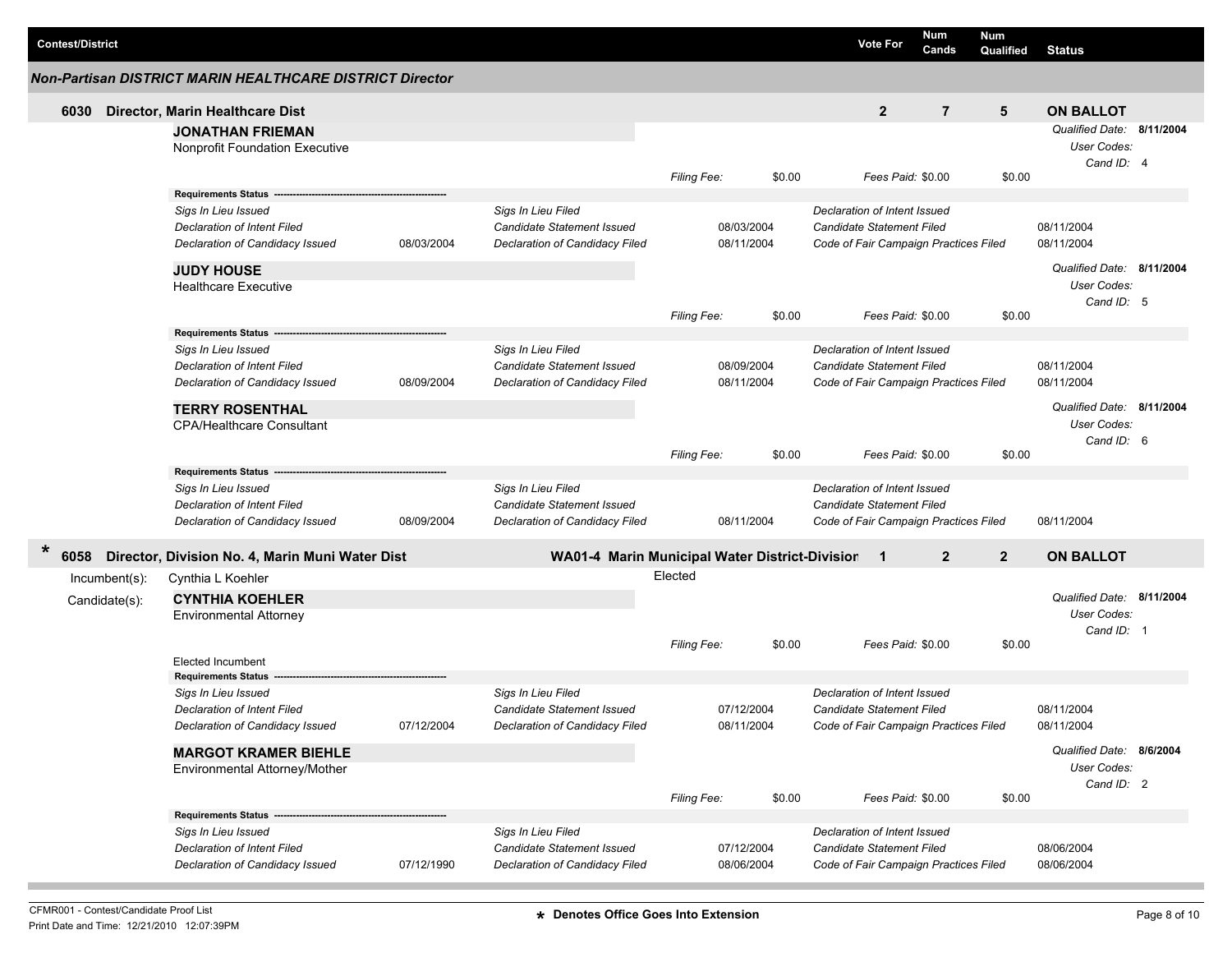| <b>Contest/District</b>        |                                                                                                                                                                                |            |                                                                                           |                                                     |                          |        | <b>Vote For</b>                                                                                           | <b>Num</b><br>Cands | Num<br>Qualified | <b>Status</b>                                                                      |  |
|--------------------------------|--------------------------------------------------------------------------------------------------------------------------------------------------------------------------------|------------|-------------------------------------------------------------------------------------------|-----------------------------------------------------|--------------------------|--------|-----------------------------------------------------------------------------------------------------------|---------------------|------------------|------------------------------------------------------------------------------------|--|
| $\ast$<br>6059                 | Director, Division No. 5, Marin Muni Water Dist                                                                                                                                |            | WA01-5 Marin Municipal Water District-Division                                            |                                                     |                          |        | $\mathbf 1$                                                                                               | $\mathbf{2}$        | $\overline{2}$   | <b>ON BALLOT</b>                                                                   |  |
| Incumbent(s):<br>Candidate(s): | Larry L Russell<br><b>RICHARD A. RUBIN</b><br><b>Business Owner/Educator</b>                                                                                                   |            |                                                                                           | Elected                                             |                          |        |                                                                                                           |                     |                  | Qualified Date: 8/6/2004<br>User Codes:                                            |  |
|                                |                                                                                                                                                                                |            |                                                                                           | Filing Fee:                                         |                          | \$0.00 | Fees Paid: \$0.00                                                                                         |                     | \$0.00           | Cand ID: 1                                                                         |  |
|                                | <b>Requirements Status</b><br>Sigs In Lieu Issued<br><b>Declaration of Intent Filed</b><br>Declaration of Candidacy Issued<br><b>LARRY L. RUSSELL</b><br><b>Water Engineer</b> | 07/12/2004 | Sigs In Lieu Filed<br>Candidate Statement Issued<br>Declaration of Candidacy Filed        |                                                     | 07/12/2004<br>08/06/2004 |        | Declaration of Intent Issued<br><b>Candidate Statement Filed</b><br>Code of Fair Campaign Practices Filed |                     |                  | 08/06/2004<br>08/06/2004<br>Qualified Date: 8/11/2004<br>User Codes:<br>Cand ID: 2 |  |
|                                | <b>Elected Incumbent</b>                                                                                                                                                       |            |                                                                                           | <b>Filing Fee:</b>                                  |                          | \$0.00 | Fees Paid: \$0.00                                                                                         |                     | \$0.00           |                                                                                    |  |
|                                | <b>Requirements Status</b><br>Sigs In Lieu Issued<br><b>Declaration of Intent Filed</b><br>Declaration of Candidacy Issued                                                     | 08/06/2004 | Sigs In Lieu Filed<br>Candidate Statement Issued<br>Declaration of Candidacy Filed        |                                                     | 08/06/2004<br>08/11/2004 |        | Declaration of Intent Issued<br><b>Candidate Statement Filed</b><br>Code of Fair Campaign Practices Filed |                     |                  | 08/11/2004<br>08/11/2004                                                           |  |
| $\star$<br>6062                | <b>Director, SB County Water Dist</b>                                                                                                                                          |            | WA02-0 Stinson Beach County Water District                                                |                                                     |                          |        | 3                                                                                                         | 4                   | 4                | <b>ON BALLOT</b>                                                                   |  |
| Incumbent(s):<br>Candidate(s): | Barbara Boucke<br>Elizabeth Marie Sapanai<br>Gilbert Scott Tye<br><b>JOHN WIEST GILBERT</b><br>Restaurateur<br><b>Elected Incumbent</b>                                        |            |                                                                                           | Elected<br>Elected<br>Elected<br><b>Filing Fee:</b> |                          | \$0.00 | Fees Paid: \$0.00                                                                                         |                     | \$0.00           | Qualified Date: 7/27/2004<br>User Codes:<br>Cand ID: 1                             |  |
|                                | <b>Requirements Status</b><br>Sigs In Lieu Issued<br><b>Declaration of Intent Filed</b><br>Declaration of Candidacy Issued<br><b>GILBERT SCOTT TYE</b>                         | 07/22/2004 | Sigs In Lieu Filed<br>Candidate Statement Issued<br>Declaration of Candidacy Filed        |                                                     | 07/27/2004               |        | Declaration of Intent Issued<br><b>Candidate Statement Filed</b><br>Code of Fair Campaign Practices Filed |                     |                  | 07/27/2004<br>Qualified Date: 8/5/2004                                             |  |
|                                | Appointed Incumbent<br>Elected Incumbent                                                                                                                                       |            |                                                                                           | <b>Filing Fee:</b>                                  |                          | \$0.00 | Fees Paid: \$0.00                                                                                         |                     | \$0.00           | User Codes:<br>Cand $ID: 2$                                                        |  |
|                                | <b>Requirements Status</b><br>Sigs In Lieu Issued<br><b>Declaration of Intent Filed</b><br>Declaration of Candidacy Issued<br><b>CHARLES DUTKIN</b><br>Incumbent               | 07/23/2004 | Sigs In Lieu Filed<br><b>Candidate Statement Issued</b><br>Declaration of Candidacy Filed | 07/23/2004<br>08/06/2004                            |                          |        | Declaration of Intent Issued<br>Candidate Statement Filed<br>Code of Fair Campaign Practices Filed        |                     |                  | 08/06/2004<br>Qualified Date: 8/3/2004<br>User Codes:                              |  |
|                                |                                                                                                                                                                                |            |                                                                                           | Filing Fee:                                         |                          | \$0.00 | Fees Paid: \$0.00                                                                                         |                     | \$0.00           | Cand ID: 3                                                                         |  |

I